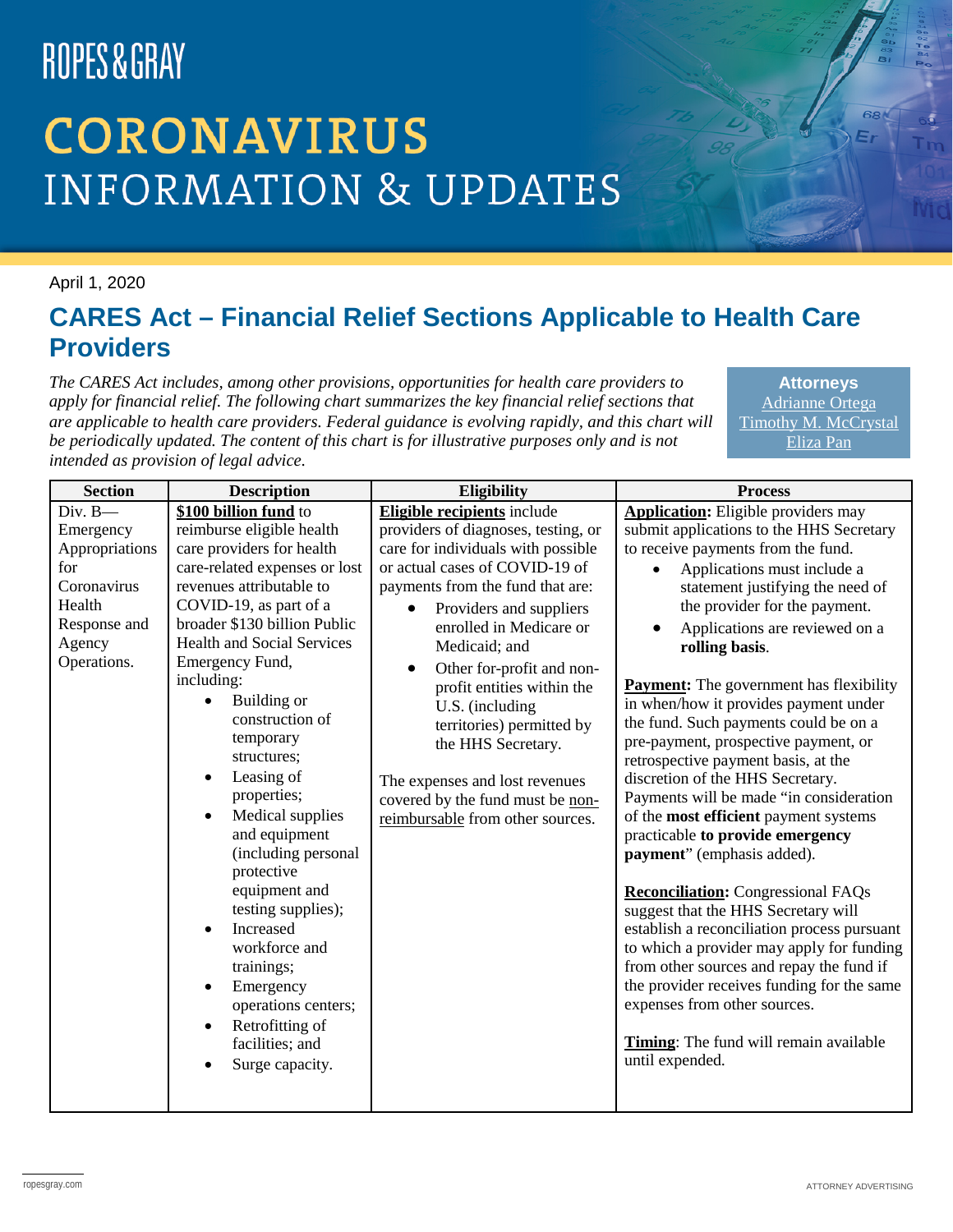# **CORONAVIRUS INFORMATION & UPDATES**

| <b>Section</b>  | <b>Description</b>           | <b>Eligibility</b>                                                   | <b>Process</b>                               |
|-----------------|------------------------------|----------------------------------------------------------------------|----------------------------------------------|
| Div. A, tit. I, | <b>SBA 7(a) Paycheck</b>     | <b>Eligible borrowers</b> include small                              | <b>Application:</b> Eligible borrowers may   |
| $$1102-$        | <b>Protection Program</b> to | businesses and $501(c)(3)$ non-                                      | apply to an SBA-approved lender for a        |
| Paycheck        | provide no-fee loans to      | profits, including hospitals, health                                 | loan. The application and additional         |
| Protection      | small businesses and         | systems, and other health care                                       | guidance and structure are forthcoming.      |
| Program.        | $501(c)(3)$ non-profit       | providers, that have 500 or fewer                                    |                                              |
|                 | organizations that have      | employees (taking into account                                       | <b>Timing:</b> The program is retroactive to |
|                 | suffered disruption as a     | SBA affiliation rules that may                                       | February 15, 2020, and will be available     |
|                 | result of COVID-19.          | require inclusion of employees at                                    | through June 30, 2020.                       |
|                 | The CARES Act<br>$\bullet$   | affiliated businesses), and that                                     |                                              |
|                 | authorizes \$349             | have suffered disruption as a result                                 |                                              |
|                 | billion for                  | of COVID-19 between February                                         |                                              |
|                 | commitments for              | 15, 2020 and June 30, 2020.                                          |                                              |
|                 | $7(a)$ general               |                                                                      |                                              |
|                 | business loans,              | <b>Employee Headcount:</b>                                           |                                              |
|                 | including loans              | "Employees" include individuals                                      |                                              |
|                 | made under this              | employed full-time, part-time, or<br>on another basis. These include |                                              |
|                 | program.                     |                                                                      |                                              |
|                 |                              | employees of entities "affiliated"<br>with the borrower.             |                                              |
|                 | Loans made under the         |                                                                      |                                              |
|                 | program may only be used     | 13 C.F.R. § 121.103 sets                                             |                                              |
|                 | for:                         | forth the SBA's principles                                           |                                              |
|                 | Payroll costs;               | for determining whether<br>entities are affiliated with              |                                              |
|                 | Costs related to the         | each other.                                                          |                                              |
|                 | continuation of              | $\circ$                                                              |                                              |
|                 | group health care            | Generally, entities are<br>affiliates "when one                      |                                              |
|                 | benefits during              | controls or has the                                                  |                                              |
|                 | periods of paid              | power to control the                                                 |                                              |
|                 | sick, medical, or            | other, or a third party                                              |                                              |
|                 | family leave, and            | or parties controls or                                               |                                              |
|                 | insurance                    | has the power to                                                     |                                              |
|                 | premiums;                    | control both." 13                                                    |                                              |
|                 | Employee salaries,           | C.F.R.                                                               |                                              |
|                 | commissions, or              | \$ 121.103(a)(1).                                                    |                                              |
|                 | similar                      | $\circ$<br>The SBA considers                                         |                                              |
|                 | compensations;               | the "totality of                                                     |                                              |
|                 | Mortgages;                   | circumstances." Id.                                                  |                                              |
|                 | Rent;                        | § $121.103(a)(5)$ .                                                  |                                              |
|                 | Utilities; and               |                                                                      |                                              |
|                 | Debt obligations             |                                                                      |                                              |
|                 | incurred prior to            |                                                                      |                                              |
|                 | February 15, 2020.           |                                                                      |                                              |
|                 |                              |                                                                      |                                              |
|                 |                              |                                                                      |                                              |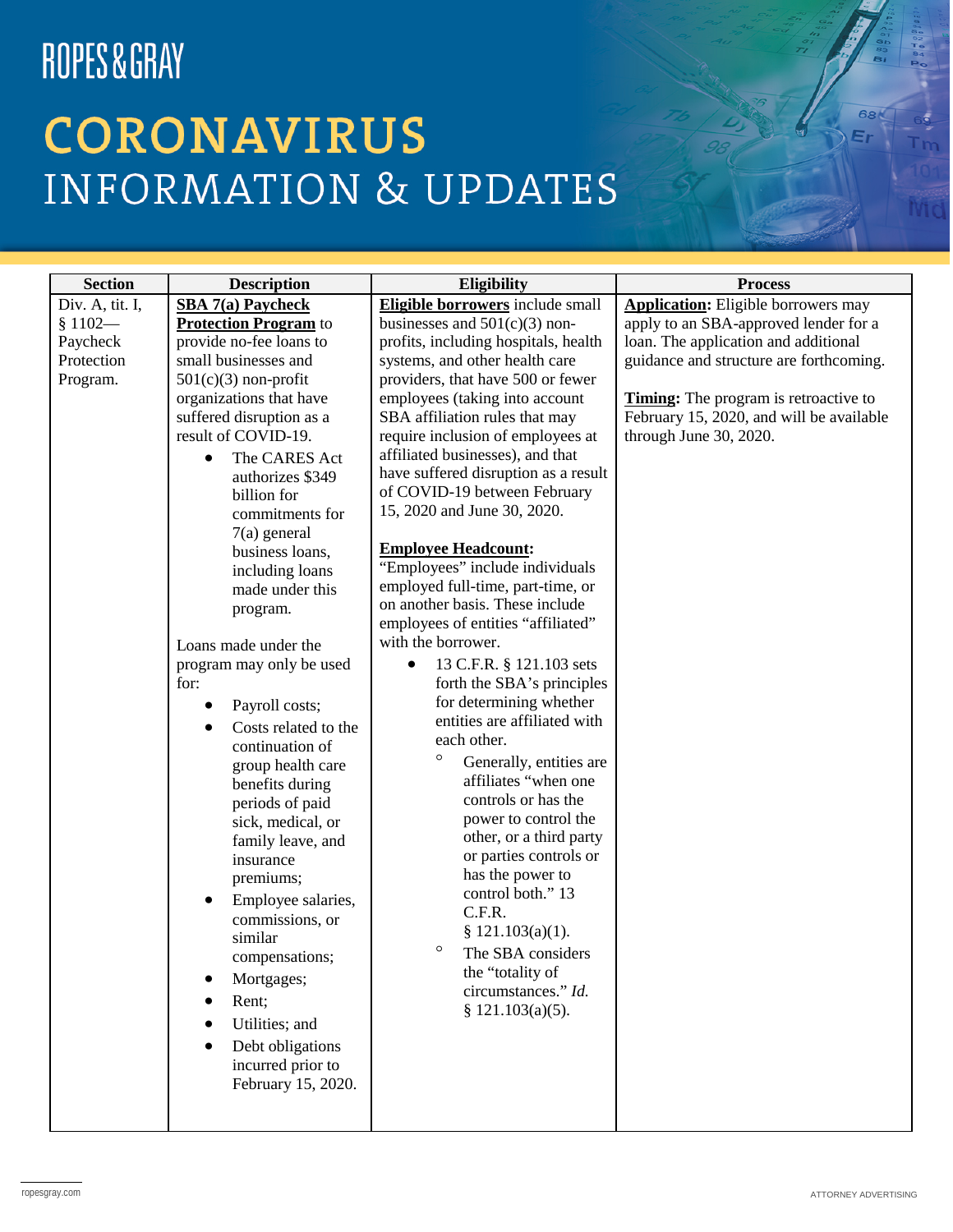# **CORONAVIRUS INFORMATION & UPDATES**

| <b>Section</b>              | <b>Description</b>                                          | Eligibility                                       | <b>Process</b>                                                                            |
|-----------------------------|-------------------------------------------------------------|---------------------------------------------------|-------------------------------------------------------------------------------------------|
| Div. A, tit.                | <b>Expansion of the Medicare</b>                            | <b>Eligible recipients</b> include all            | <b>Application:</b> Individual MACs provide                                               |
| III, subtit. D,             | accelerated payment                                         | Medicare Part A and Part B                        | request forms on their websites for                                                       |
| $$3719-$                    | program (as further                                         | providers and suppliers throughout                | eligible providers/suppliers to submit.<br>CMS recommends electronic submission           |
| Expansion of                | supplemented by CMS on                                      | the U.S. during the COVID-19                      | to expedite processing.                                                                   |
| the Medicare                | March 28) to cover a broader                                | public health emergency,                          |                                                                                           |
| Hospital<br>Accelerated     | group of Medicare providers                                 | including:                                        | <b>Payment:</b> Upon approval, payments will<br>be issued by MACs within seven (7)        |
| Payment                     | and suppliers with significant<br>cash flow problems during | Hospitals;                                        | calendar days of requests.                                                                |
| Program                     | the COVID-19 public health                                  | Clinics;                                          | Providers/suppliers may request up to                                                     |
| During the                  | emergency.                                                  | Physician groups;<br>$\bullet$                    | 100% of their Medicare payment amount                                                     |
| COVID-19                    |                                                             | DMEPOS suppliers;<br>٠                            | as accelerated payment for a three (3)-<br>month period, but certain hospitals (i.e.,     |
| Public Health<br>Emergency. |                                                             | Clinical diagnostic<br>laboratories;              | inpatient acute care hospitals, children's                                                |
|                             |                                                             | Home health agencies;<br>$\bullet$                | hospitals, and certain cancer hospitals) are<br>able to request amounts for a six $(6)$ - |
|                             |                                                             | Rehabilitation and                                | month period. Critical access hospitals<br>may request up to 125% of their payment        |
|                             |                                                             | therapy providers; and<br>Any other<br>$\bullet$  | for a six $(6)$ -month period.                                                            |
|                             |                                                             | providers/companies                               | <b>Repayment and Recoupment:</b>                                                          |
|                             |                                                             | enrolled in Medicare Part                         | Accelerated payments are to be repaid                                                     |
|                             |                                                             | A or Part B.                                      | beginning 120 calendar days after<br>issuance of the payment, upon which the              |
|                             |                                                             |                                                   | recoupment process starts, and the claims                                                 |
|                             |                                                             | To be eligible, a provider/supplier<br>must also: | submitted by the provider/supplier after<br>the 120-day period are offset to repay the    |
|                             |                                                             | Have billed Medicare for                          | accelerated payment.                                                                      |
|                             |                                                             | claims within 180 days                            | Most hospitals, including                                                                 |
|                             |                                                             | immediately prior to the                          | inpatient acute care hospitals,                                                           |
|                             |                                                             | date of signature on the                          | children's hospitals, certain<br>cancer hospitals, and critical                           |
|                             |                                                             | provider/supplier's                               | access hospitals, will have 1 year                                                        |
|                             |                                                             | request form,                                     | to repay in full.                                                                         |
|                             |                                                             | Not be in bankruptcy,                             | Other Part A providers and Part B                                                         |
|                             |                                                             | Not be under active                               | suppliers will have 210 days to<br>repay in full.                                         |
|                             |                                                             | medical review or<br>program integrity            |                                                                                           |
|                             |                                                             | investigation, and                                | For a small subset of Part A providers<br>who receive Period Interim Payment, the         |
|                             |                                                             | Not have any outstanding                          | accelerated payment will be included in                                                   |
|                             |                                                             | delinquent Medicare                               | the reconciliation and settlement of the                                                  |
|                             |                                                             | overpayments.                                     | final cost report 180 days after the fiscal                                               |
|                             |                                                             |                                                   | year-end.                                                                                 |
|                             |                                                             |                                                   | <b>Timing:</b> Medicare will start accepting and                                          |
|                             |                                                             |                                                   | processing requests immediately. The<br>program will be in place for the duration         |
|                             |                                                             |                                                   | of the COVID-19 public health                                                             |
|                             |                                                             |                                                   | emergency.                                                                                |